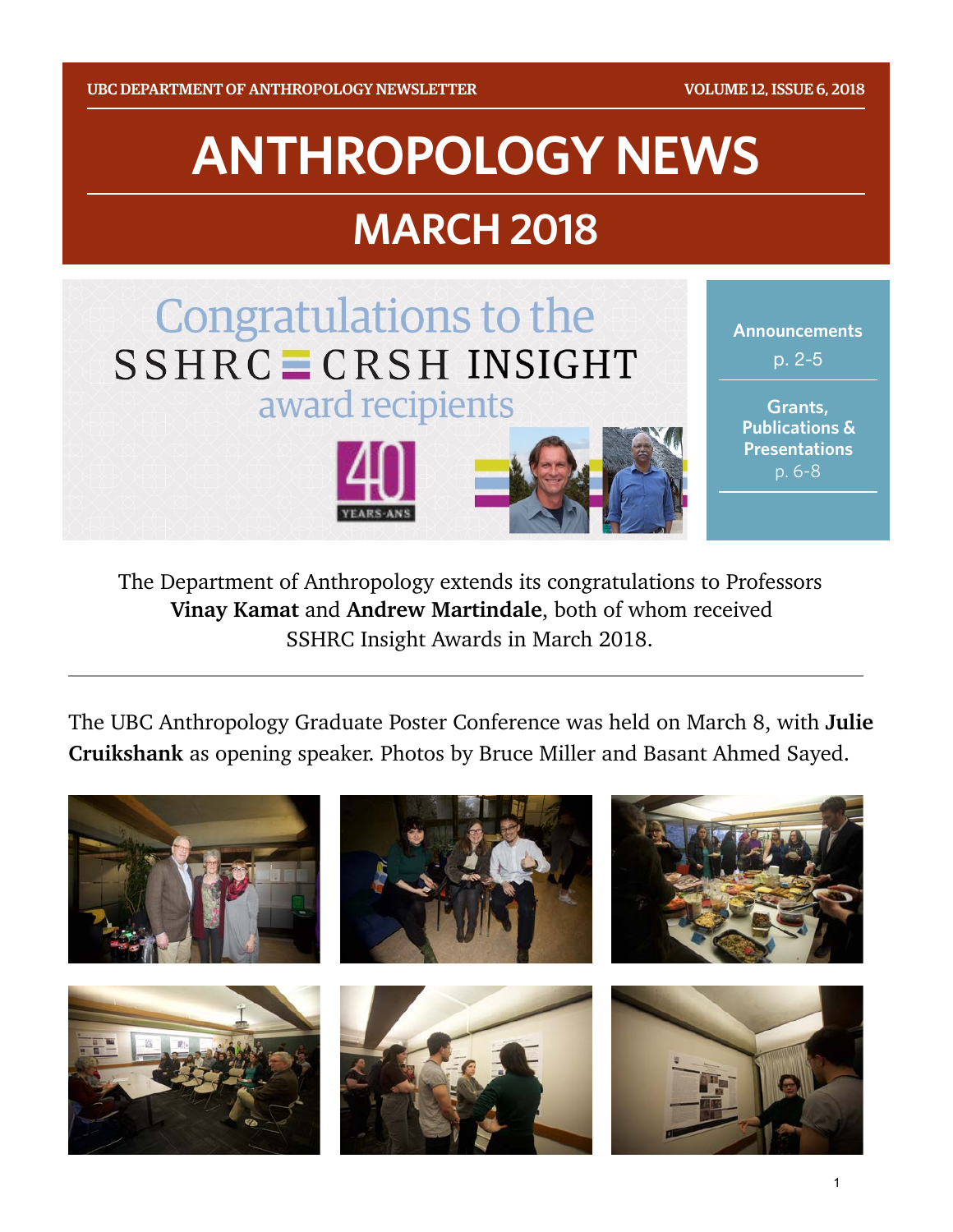



The UBC Himalaya Program is offering 2-week, intensive language and community engagement courses in Nepali and Tibetan. These communityengaged courses blend classroom instruction with experiential learning off-campus at Nepali and Tibetan community sites in the Lower Mainland. Each course carries 3 credits from the UBC Faculty of Arts. UBC students can register through the SSC in the Summer 2018 session when registration opens until April 30.

Anthropology faculty members **Sara Shneiderman** and **Mark Turin** work closely with instructors and students to coordinate these community-engaged courses, which may complement coursework in Anthropology. Questions may be addressed to **Sara Shneiderman** at sara.shneiderman@ubc.ca



On March 23rd, 2018 **Michael Blake** hosted **Sts'ailes elders, youth, and leadership** at the Museum of Anthropology, for a tour of the Salish Weaving exhibit, the 'Fabric of Our Land.' Sts'ailes community members were pleased to be able to see and talk about the incredible curated examples of Coast Salish weaving. Photos provided by **Morgan Ritchie.**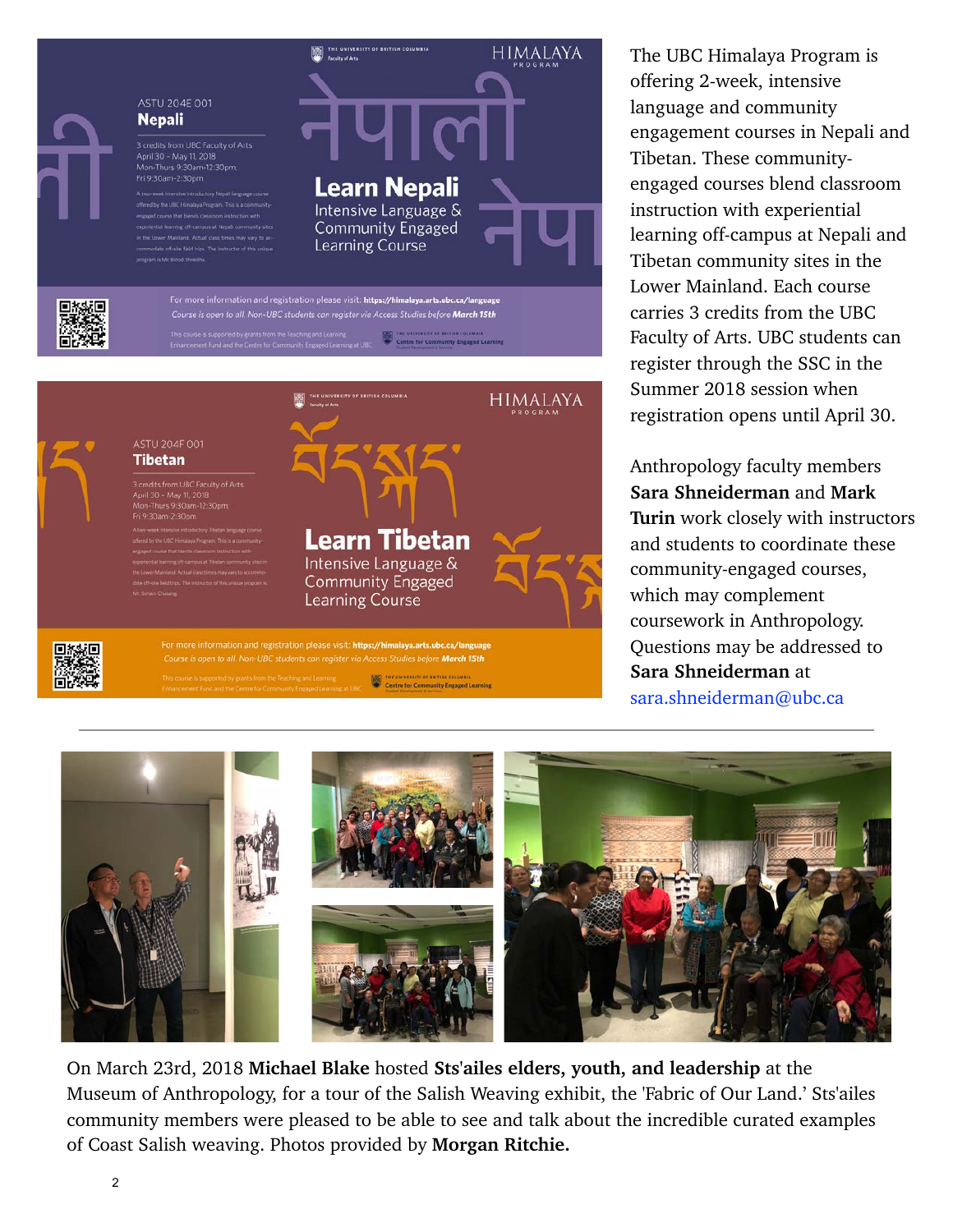

### **Vinay Kamat**

#### **Contested Landscapes: The Social Complexity of Natural Gas Extraction in a Marine Protected Area in Tanzania**

#### **\$166,430, 5 year grant**

The Mnazi Bay Marine Park (Marine Protected Area) on Tanzania's border with Mozambique is the site of a large natural gas extraction project developed by the Canadian company, Artumas. The gas project's core technological zone is distinguished from the surrounding landscape by physical barriers that limit local residents' access to subsistence and cultural resources. This study will investigate the social complexities and governance structures underlying the incommensurability of the implementation of a natural gas project inside a World Wildlife Fund supported marine protected area in Tanzania. The Marine Park and the gas project are high profile undertakings by the Tanzanian government, to promote its ecotourism industry and meet the country's energy demands. Through an ethnographic analysis of the different points of intersection and challenges between the perspectives of advocates of marine conservation, natural gas development, and the project-affected people, this study will provide valuable theoretical insights and empirical indicators on how to balance concern for social and environmental justice, economic development and wellbeing.

# **Andrew Martindale**

#### **Cartographies of Deep Time: Explaining Tsimshian history through archaeological, environmental, and oral records**

#### **\$392,542, 5 year grant**

Tsimshian people of north coastal British Columba preserve oral narratives that record their history back to the beginnings of the Holocene, over 10,000 years ago. In our prior research with the Tsimshian of the Lax Kw'alaams and Metlakatla First Nations, we refuted legal and academic arguments and demonstrated the accuracy of their oral record with a scientific test of archaeological evidence from over 1000 years ago. Here, we propose to draw on oral narratives to push this effort further both in time, to explore the origins of Tsimshian society, and in logic, to challenge how archaeologists explain history. The archaeological analysis of the Indigenous past in settler countries such as Canada echoes the colonial history of the discipline by favouring some forms of evidence and interpretations over others, and the Tsimshian are cast as an example of political developments caused by environmental change. Specifically, non-native archaeologists have struggled to recognize the spiritual content and political explanations from Indigenous sources, notably oral records. Archaeology has instead gravitated causalities that often lack empirical evidence but which resonate with the expectations of archaeology's non-native context. In this project, we expand our partnership with the Tsimshian, treat their claims about the spiritual origins of their own history on par with archaeological logic and propose evaluations from representative data using methods we have refined. 3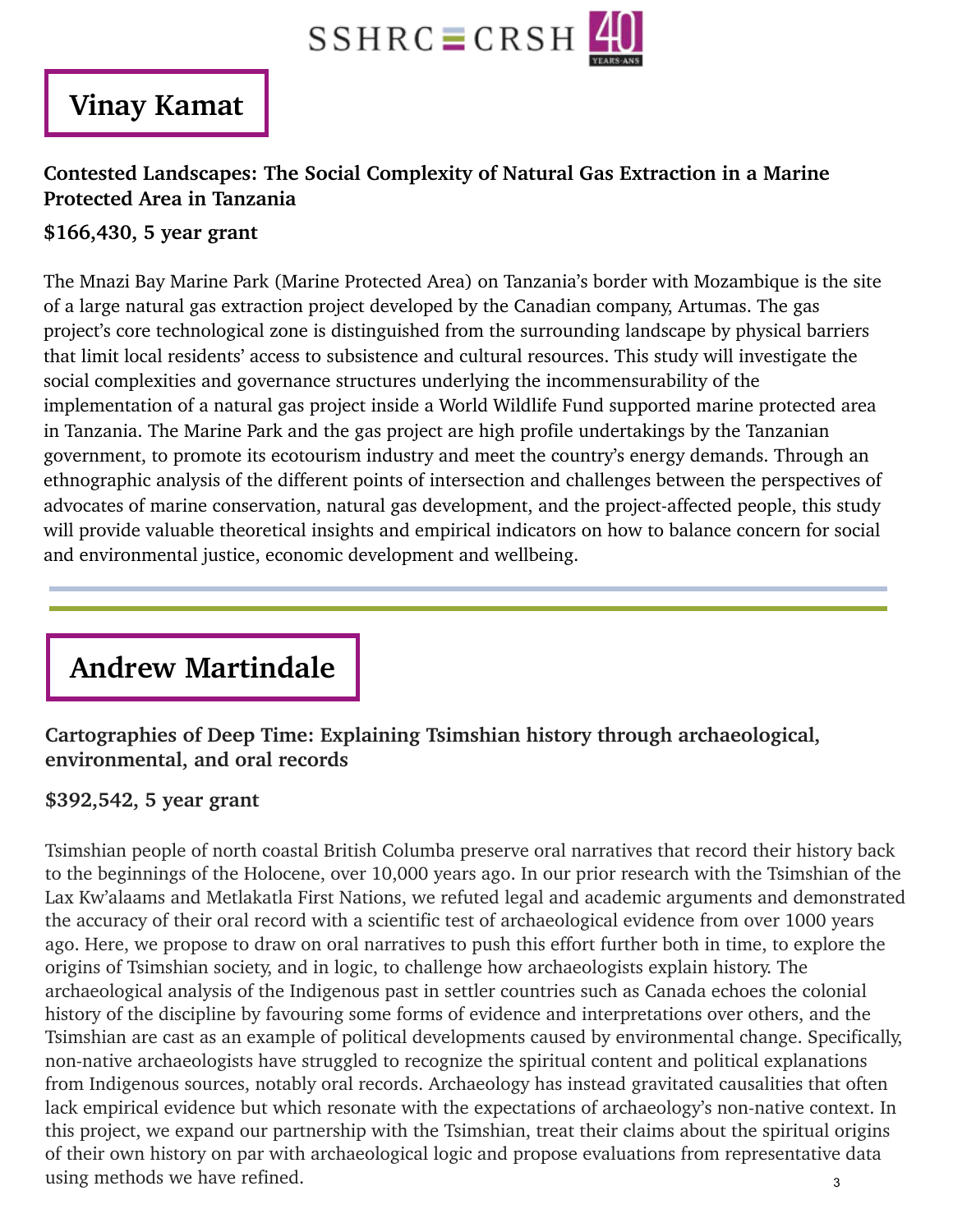



Congratulations to **Sara Shneiderman**, recipient of the 2017 James Fisher Prize for her first book *Rituals of Ethnicity: Thangmi Identities Between Nepal and India*.

The Fisher Prize honors books which contribute an innovative and lucid written account of Himalayan studies research.

As co-director of UBC's Centre for India & South Asia Studies, **Sara Shneiderman** co-hosted the South Asia Conference of the Pacific Northwest at UBC on March 2-3, an annual conference coordinated between UBC, the University of Washington, The University of Oregon, and other regional institutions.

Following the success of SACPAN, it was announced that this collaboration will be supported by the new UBC/UW Collaborative Research Mobility Award from VPRI, with \$15,000 allocated to the project, "Connecting South Asian and Himalayan Research Communities Across Cascadia".



**Bill McKellin** was a participant in the CIHR-Roche Clinical Innovation Roundtable Dialogue in Toronto on March 1 which explored new strategies for clinical trials for drugs for rare diseases and oncology.



**Bill McKellin** was a speaker at Rare Disease Day on February 28 at the Hospital for Sick Children in Toronto.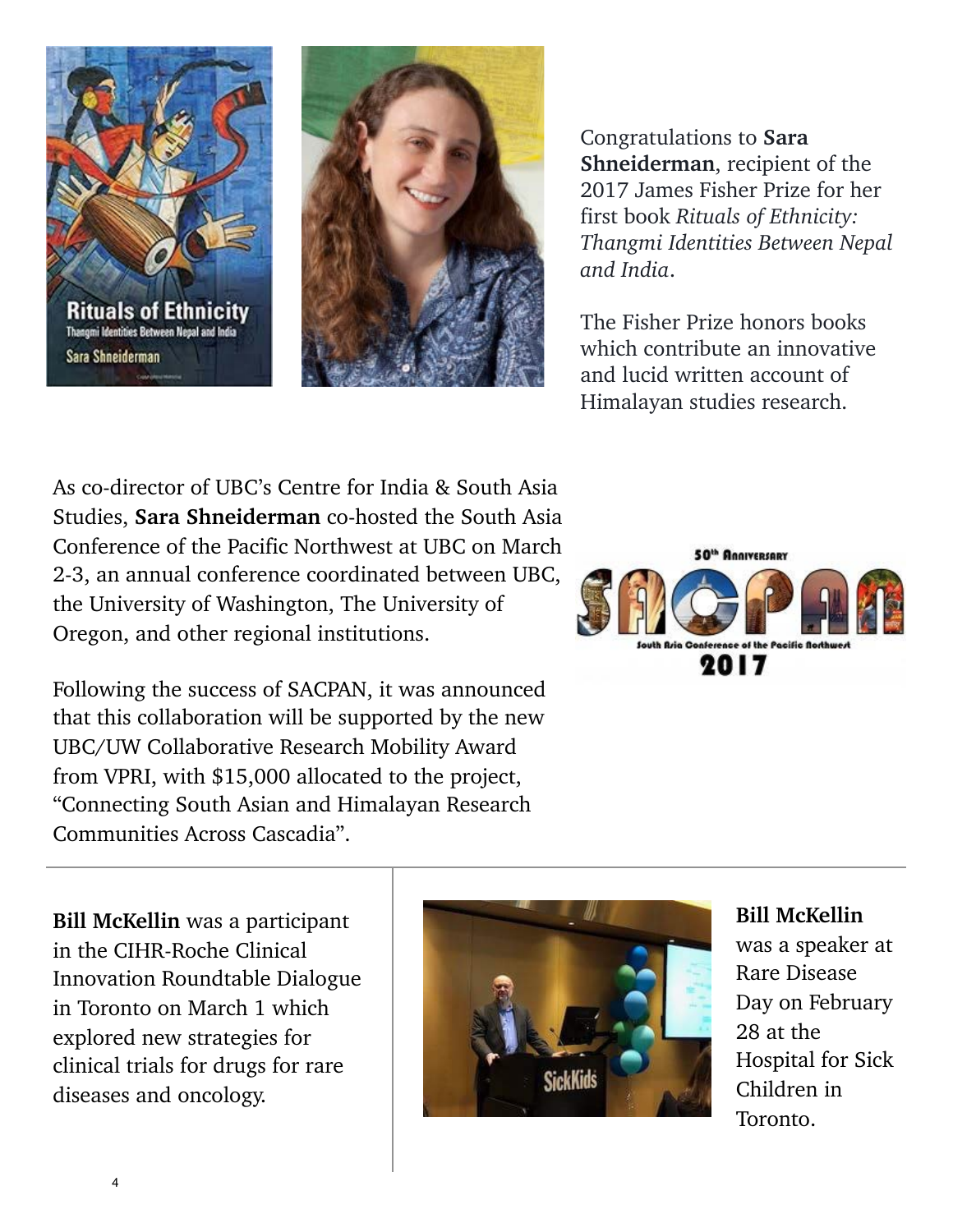March 13, 2018

Winter has come to Cambridge With a fury, and flurries, Harvard has shut down.

With fine weather there, Vancouver's cherry blossoms Mock my New England stay.





from my snowdrifts to your spring,

**Millie Creighton** 

**Millie Creighton** was awarded a SSHRC Exchange Grant for Faculty of Arts International Conference Travel (\$2,000) for the project 'Revivals and Remembrances Among Ruins: Tohoku Responses to the Earthquake, Tsunami, & Nuclear Disasters as a Japanese Borderland'.

> By Plum blossoms in Vancouver 3.jpg: Eviatar Bachderivative work: Eviatar Bach [CC BY-SA 3.0 (https://creativecommons.org/licenses/by-sa/3.0)], via Wikimedia Commons



**Paula Pryce** gave a talk at Harvard University's Center for the Study of World Religions on April 10 entitled:

"The Allure of Ambiguity: Why Neo-monasticism and Contemplative Christianity Flourish in Pluralistic America"



# CENTER FOR THE STUDY<br>OF WORLD RELIGIONS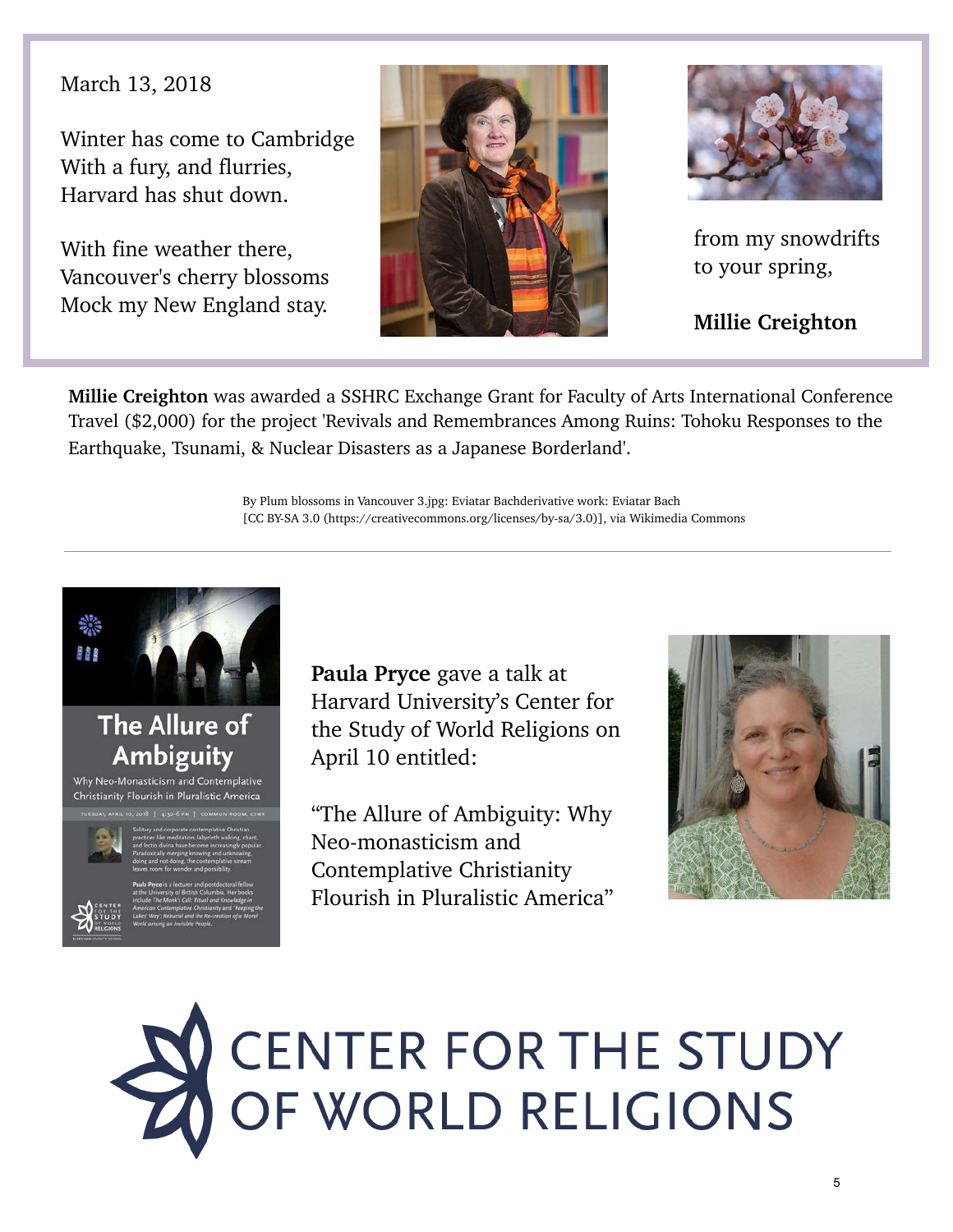#### **Grants**

#### **Nicky Levell**

2018. *Decolonizing the Night Sky: Celestial Stories and Art.* SSHRC Connections Grant.

## **Publications**

#### **Millie Creighton**

2018. "Making Meiji even More Modern: Contemporary Japanese Tourism to Re-Connect with the Meiji Restoration and Meiji Era." *Meiji [Era] at 150*: Episode 13: Dr. Millie Creighton (UBC). Published podcast available at: https://meijiat150.podbean.com/e/episode-13-drmillie-creighton-ubc.

#### **Vinay Kamat**

2018. Kamat, V. R. and Mai-Lei Woo Kinshella. "Food insecurity and coping strategies in a marine protected area in Southeastern Tanzania." *Ecology of Food and Nutrition* 57(3): 187-205. DOI: 10.1080/03670244.2018.1455672

#### **Bryn Letham, Andrew Martindale, Nicholas Waber & Kenneth M. Ames**

2018. "Archaeological Survey of Dynamic Coastal Landscapes and Paleoshorelines: Locating Early Holocene Sites in the Prince Rupert Harbour Area, British Columbia, Canada." *Journal of Field Archaeology* 43(3): 181-199. DOI: 10.1080/00934690.2018.1441575

#### **Carol Mayer**

2017. "Memories, Myths and Contemporary Art of the Sepik River, Papua New Guinea." *Alaska Quarterly Review* 34(1) & (2), Summer & Fall: 82.

2018. "Thomas Kakinuma at UBC." *The Ceramic Art of Thomas Kakinuma*, exhibition catalogue, West Vancouver Museum.

#### **Bruce Miller**

2018. Invited response to "How Indigenous Communities Are Denied Their Archaeological Heritage." Walrus magazine, p. 10.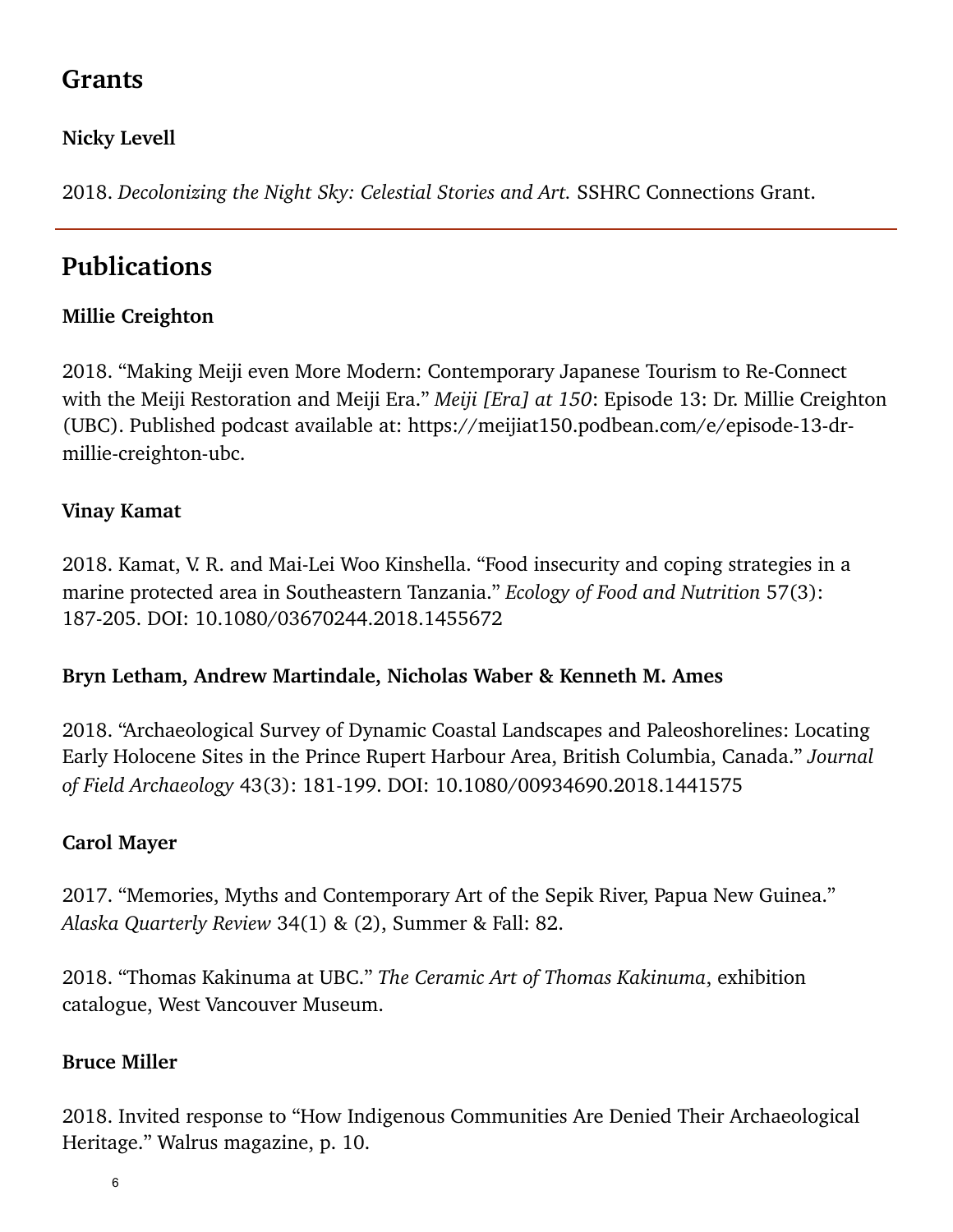#### **Mark Turin**

2018. Pine, A. and M. Turin. *Introducing Convertextract: Moving from Font Encoding to Unicode Compliance*, 3rd Workshop on Collaboration and Computing for Under-Resourced Languages 'Sustaining knowledge diversity in the digital age' (CCURL 2018), Miyazaki, Japan.

#### **Clayton Whitt**

2018. "Fluid Terrain: Climate Contestations in the Mudflats of the Bolivian Highlands." *Territory Beyond Terra*, ed. Kimberley Peters, Philip Steinberg, and Elaine Stratford. London: Rowman & Littlefield International, pages 91-106.

# **Presentations**

#### **Ezra Greene**

Participant. Hudson Bay Summit. Montreal, QC, February 27 - March 1, 2018.

#### **Carol Mayer**

"Mining, Contemporary Art and Cultural Life in the Middle Sepik Region, Papua New Guinea." Paper presented at the Pacific Arts Association (Europe) conference, Ethnography Museum, Geneva, Switzerland, November 19-23, 2017.

"The George Stallworthy Collection at the UBC Museum of Anthropology." Paper presented at the PAAE, Geneva, November 19-23, 2017.

"Thomas Kakinuma in Context." Presenter, panel discussion at West Vancouver Museum, with Debra Sloan, Allan Collier & Stacy Reynaud, February 10, 2018.

"New Horizons: Contemporary Pacific Arts, Digital Archives, and Colonial Boundaries." Paper presented at the College Art Association, February 20–23, 2018.

#### **Bill McKellin**

Bill McKellin was a participant in the CIHR-Roche Clinical Innovation Roundtable Dialogue in Toronto on March 1, 2018, which explored new strategies for clinical trials for drugs for rare diseases and oncology.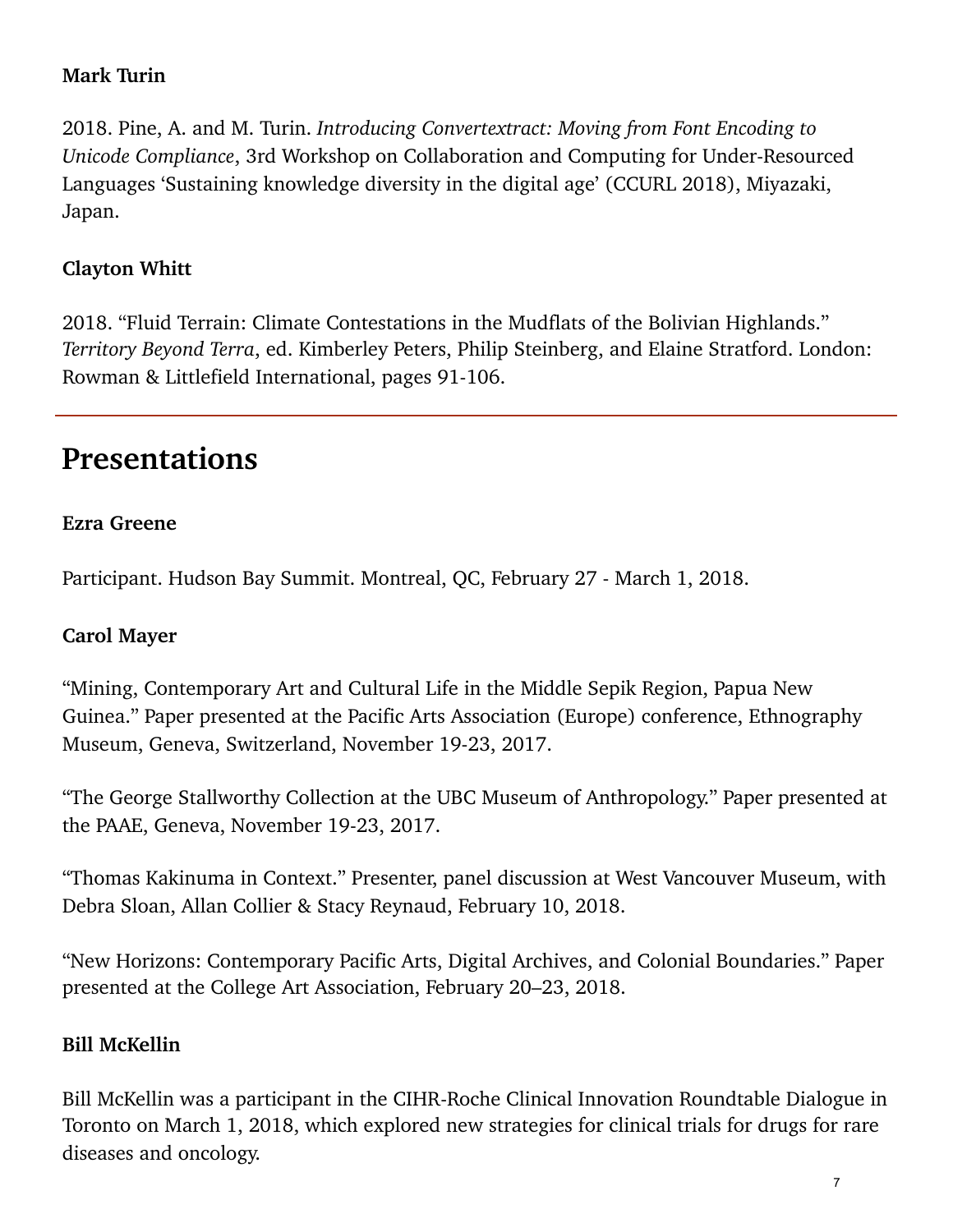#### **Bruce Miller**

Bruce Miller gave a talk to the faculty of Columbia College on Indigenous issues, March 7, 2018.

#### **Colleen Parsley**

"The Kulleet Bay Mass Grave." Paper presented at the Archaeology Branch, Victoria, November 28, 2017.

"The Kulleet Bay Mass Grave." Paper presented at Archaeology Day Conference, Anthropology Department, UBC, March 24, 2018.

#### **Sara Shneiderman**

"Restructuring Life: Agencies and Infrastructures in Nepal's Post-Conflict, Post-Disaster State of Transformation." Institute for South Asia Studies, UC Berkeley, Berkeley, California, March 20, 2018.

"Restructuring Life: Agencies and Infrastructures in Nepal's Post-Conflict, Post-Disaster State of Transformation." Disaster Temporalities and Subjectivities: Alternative Pasts and Possible Futures Association for Asian Studies Annual Conference, Washington, DC, March 22, 2018.

#### **Mark Turin**

"Collaborations in Language: Revitalization and Resurgence in Himalayan South Asia", Invited lecture for Institute for South Asia Studies, Himalayan Studies Program, Institute of International Studies at UC Berkeley, March 20, 2018.